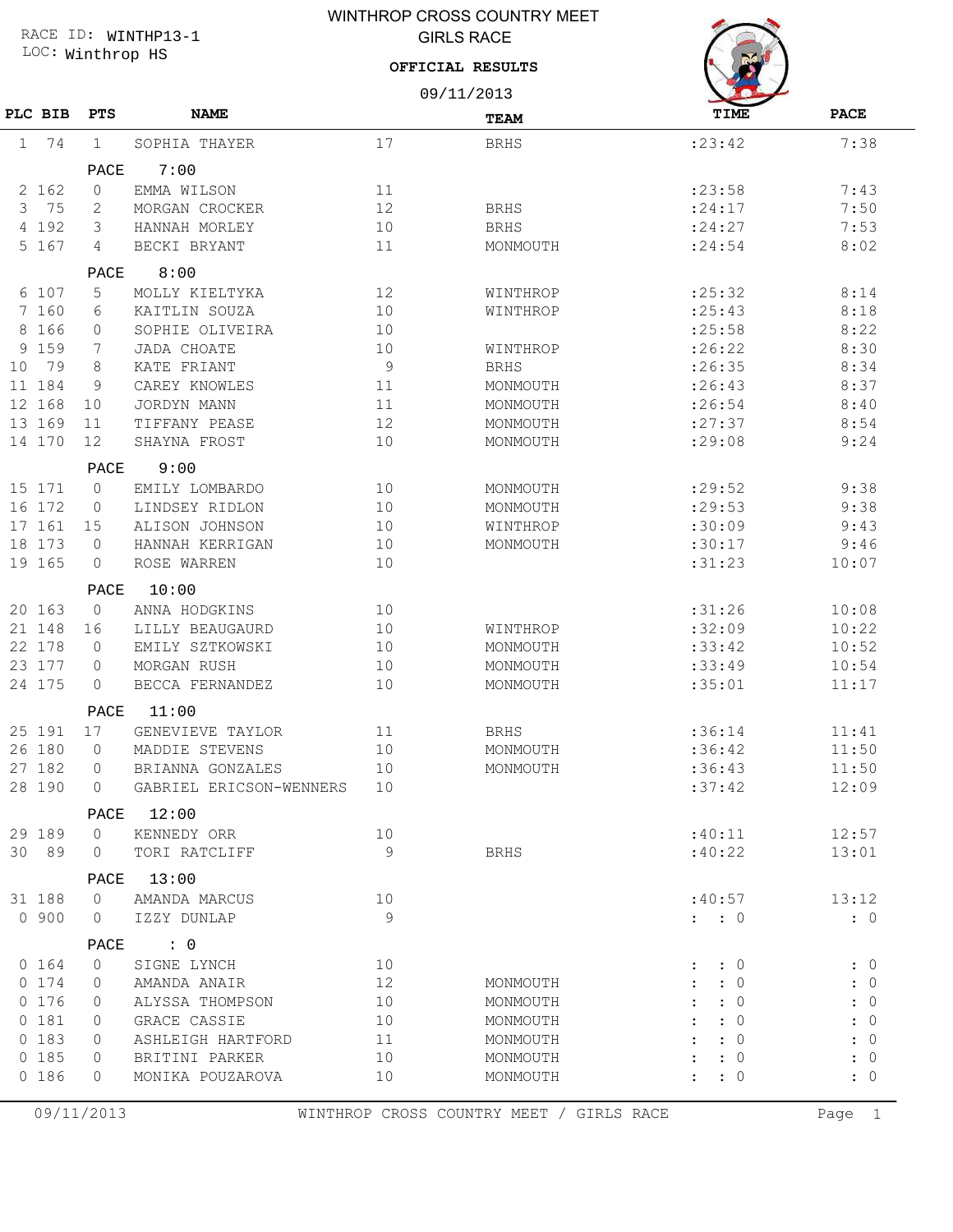| RACE ID: WINTHP13-1 |     |                |                  | WINTHROP CROSS COUNTRY MEET<br><b>GIRLS RACE</b> |                             |                      |
|---------------------|-----|----------------|------------------|--------------------------------------------------|-----------------------------|----------------------|
| LOC: Winthrop HS    |     |                | OFFICIAL RESULTS |                                                  |                             |                      |
|                     |     |                |                  | 09/11/2013                                       |                             |                      |
| PLC BIB             | PTS | <b>NAME</b>    |                  | <b>TEAM</b>                                      | TIME                        | <b>PACE</b>          |
| 0 187               |     | ASHLEE WHEELER | 10               | MONMOUTH                                         | $\therefore$ $\therefore$ 0 | $\ddot{\phantom{a}}$ |

 **40 COMPETITORS**

PACE : 0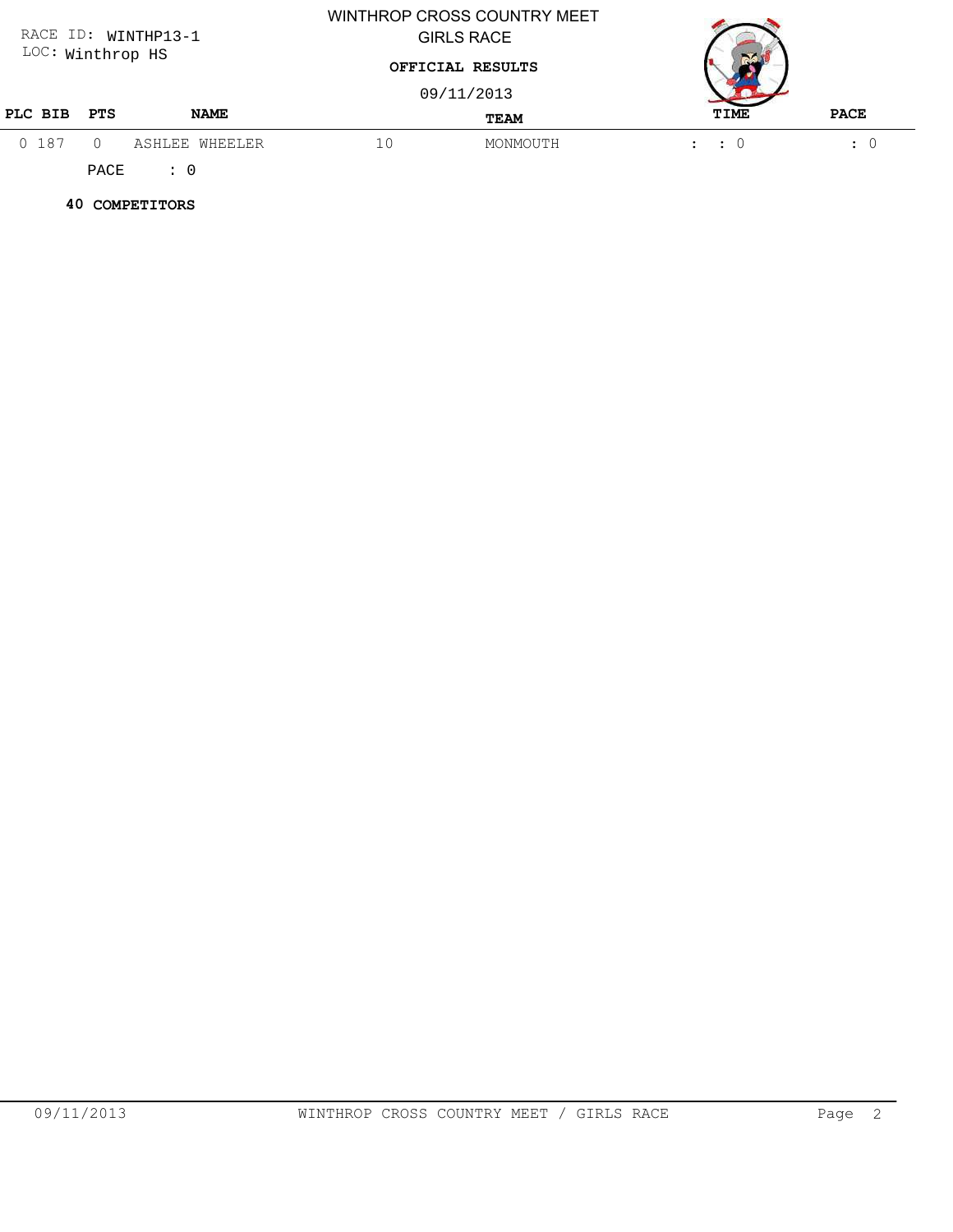# **WINTHROP CROSS COUNTRY MEET 09/11/2013 GIRLS RACE**

|                | Place TEAM                                                                                                     |    | Points         |                                                           | <b>SCORES</b>                             |                                      |               |                | <b>Ave Time</b>            | <b>Spread</b>         |
|----------------|----------------------------------------------------------------------------------------------------------------|----|----------------|-----------------------------------------------------------|-------------------------------------------|--------------------------------------|---------------|----------------|----------------------------|-----------------------|
|                | $\mathbf{1}$<br><b>BRHS</b><br>$\overline{2}$<br><b>MONMOUTH</b><br>$\overline{\mathbf{3}}$<br><b>WINTHROP</b> |    | 31<br>46<br>49 | $\mathbf{1}$<br>$\overline{\mathbf{4}}$<br>$\overline{5}$ | $\boldsymbol{2}$<br>$\boldsymbol{9}$<br>6 | $\mathbf{3}$<br>10<br>$\overline{7}$ | 8<br>11<br>15 | 17<br>12<br>16 | :27:03<br>:27:03<br>:27:59 | 12:31<br>4:14<br>6:37 |
|                | <b>BRHS</b>                                                                                                    |    | Places: 58     |                                                           |                                           |                                      |               |                |                            |                       |
| 1              | SOPHIA THAYER                                                                                                  | 17 | 0:23:42        |                                                           | 7:38                                      |                                      |               |                |                            |                       |
| 3              | MORGAN CROCKER                                                                                                 | 12 | 0:24:17        |                                                           | 7:50                                      |                                      |               |                |                            |                       |
| $\overline{4}$ | <b>HANNAH MORLEY</b>                                                                                           | 10 | 0:24:27        |                                                           | 7:53                                      |                                      |               |                |                            |                       |
| 10             | <b>KATE FRIANT</b>                                                                                             | 9  | 0:26:35        |                                                           | 8:34                                      |                                      |               |                |                            |                       |
| 25             | <b>GENEVIEVE TAYLOR</b>                                                                                        | 11 | 0:36:14        |                                                           | 11:41                                     |                                      |               |                |                            |                       |
| 30             | <b>TORI RATCLIFF</b>                                                                                           | 9  | 0:40:22        |                                                           | 13:01                                     |                                      |               |                |                            |                       |
|                | <b>MONMOUTH</b>                                                                                                |    | Places: 89     |                                                           |                                           |                                      |               |                |                            |                       |
| 5              | <b>BECKI BRYANT</b>                                                                                            | 11 | 0:24:54        |                                                           | 8:02                                      |                                      |               |                |                            |                       |
| 11             | <b>CAREY KNOWLES</b>                                                                                           | 11 | 0:26:43        |                                                           | 8:37                                      |                                      |               |                |                            |                       |
| 12             | <b>JORDYN MANN</b>                                                                                             | 11 | 0:26:54        |                                                           | 8:40                                      |                                      |               |                |                            |                       |
| 13             | <b>TIFFANY PEASE</b>                                                                                           | 12 | 0:27:37        |                                                           | 8:54                                      |                                      |               |                |                            |                       |
| 14             | <b>SHAYNA FROST</b>                                                                                            | 10 | 0:29:08        |                                                           | 9:24                                      |                                      |               |                |                            |                       |
| 15             | <b>EMILY LOMBARDO</b>                                                                                          | 10 | 0:29:52        |                                                           | 9:38                                      |                                      |               |                |                            |                       |
| 16             | <b>LINDSEY RIDLON</b>                                                                                          | 10 | 0:29:53        |                                                           | 9:38                                      |                                      |               |                |                            |                       |
| 18             | HANNAH KERRIGAN                                                                                                | 10 | 0:30:17        |                                                           | 9:46                                      |                                      |               |                |                            |                       |
| 22             | <b>EMILY SZTKOWSKI</b>                                                                                         | 10 | 0:33:42        |                                                           | 10:52                                     |                                      |               |                |                            |                       |
| 23             | <b>MORGAN RUSH</b>                                                                                             | 10 | 0:33:49        |                                                           | 10:54                                     |                                      |               |                |                            |                       |
| 24             | <b>BECCA FERNANDEZ</b>                                                                                         | 10 | 0:35:01        |                                                           | 11:17                                     |                                      |               |                |                            |                       |
| 26             | <b>MADDIE STEVENS</b>                                                                                          | 10 | 0:36:42        |                                                           | 11:50                                     |                                      |               |                |                            |                       |
| 27             | <b>BRIANNA GONZALES</b>                                                                                        | 10 | 0:36:43        |                                                           | 11:50                                     |                                      |               |                |                            |                       |
|                | <b>WINTHROP</b>                                                                                                |    | Places: 115    |                                                           |                                           |                                      |               |                |                            |                       |
| 6              | MOLLY KIELTYKA                                                                                                 | 12 | 0:25:32        |                                                           | 8:14                                      |                                      |               |                |                            |                       |
| $\tau$         | <b>KAITLIN SOUZA</b>                                                                                           | 10 | 0:25:43        |                                                           | 8:18                                      |                                      |               |                |                            |                       |
| 9              | <b>JADA CHOATE</b>                                                                                             | 10 | 0:26:22        |                                                           | 8:30                                      |                                      |               |                |                            |                       |
| 17             | <b>ALISON JOHNSON</b>                                                                                          | 10 | 0:30:09        |                                                           | 9:43                                      |                                      |               |                |                            |                       |
| 21             | <b>LILLY BEAUGAURD</b>                                                                                         | 10 | 0:32:09        |                                                           | 10:22                                     |                                      |               |                |                            |                       |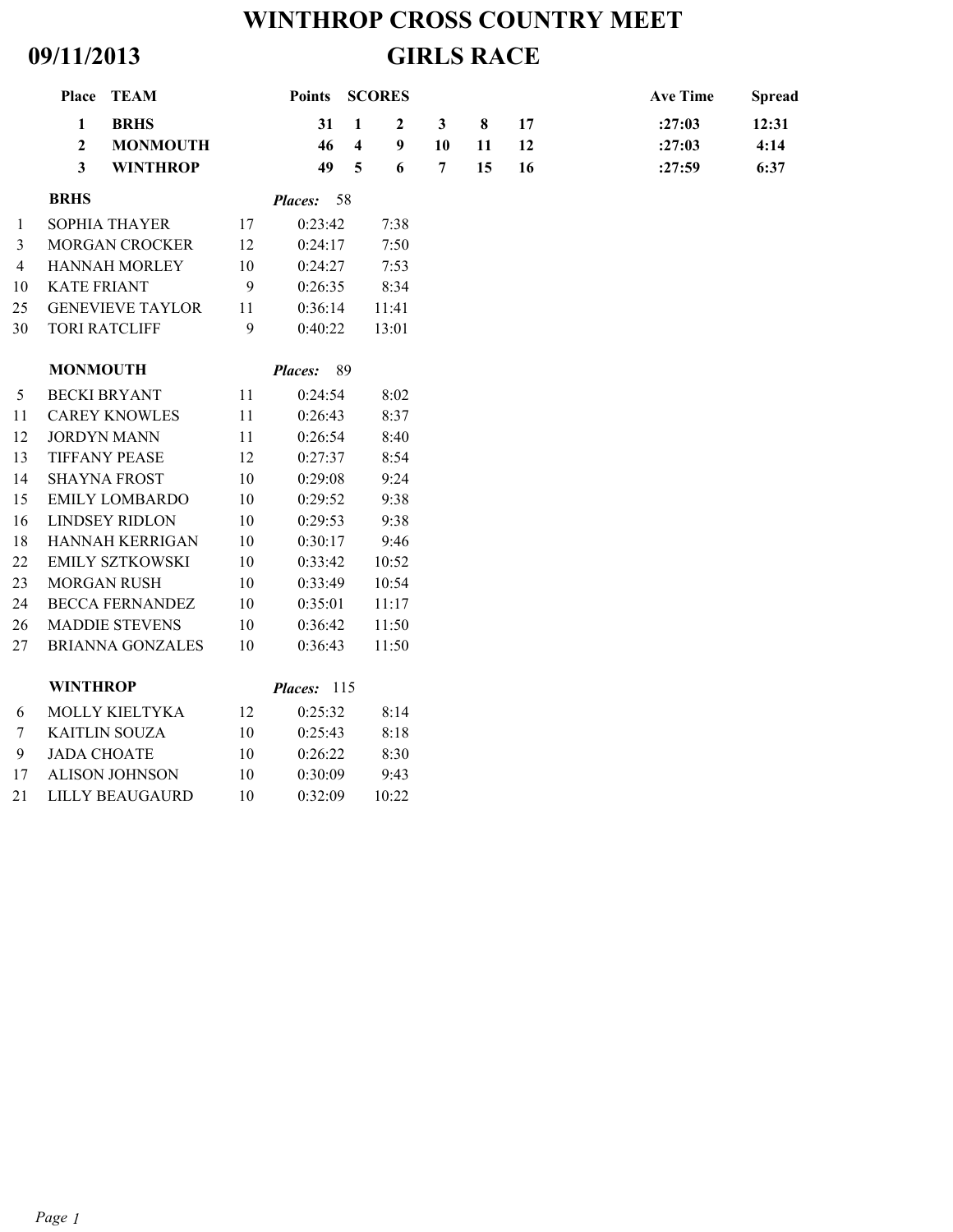## WINTHROP CROSS COUNTRY MEET BOYS RACE

LOC: Winthrop HS RACE ID: WINTHP13-2

#### **RESULTS**



|                 |                |              |                   |    | 09/11/2013  |             |             |  |  |
|-----------------|----------------|--------------|-------------------|----|-------------|-------------|-------------|--|--|
|                 | PLC BIB        | <b>PTS</b>   | <b>NAME</b>       |    | <b>TEAM</b> | <b>TIME</b> | <b>PACE</b> |  |  |
| 1               | 1              | $\mathbf{1}$ | <b>BEN ALLEN</b>  | 12 | WINTHROP    | :18:46      | 6:03        |  |  |
|                 |                | PACE         | 6:00              |    |             |             |             |  |  |
| 2               | 81             | 2            | BENN SCULLY       | 17 | <b>BRHS</b> | :19:28      | 6:16        |  |  |
| 3               | 92             | 3            | JOEY PAOLIO       | 14 | <b>BRHS</b> | : 19:44     | 6:21        |  |  |
| 4               | 74             | 4            | ROBERT CAMPBELL   | 18 | <b>BRHS</b> | : 19: 47    | 6:23        |  |  |
| 5               | 42             | 5            | BEN BAILEY        | 12 | MONMOUTH    | : 20:41     | 6:40        |  |  |
| 6               | 39             | 6            | DYLAN THOMBS      | 12 | MONMOUTH    | :20:57      | 6:45        |  |  |
| 7               | 41             | 7            | LUKE THOMBS       | 11 | MONMOUTH    | : 21:02     | 6:47        |  |  |
| 8               | 118            | 8            | KYLE ALAMO        | 16 | <b>BRHS</b> | : 21:16     | 6:51        |  |  |
| 9               | $\overline{2}$ | 9            | MATHIAS DEMING    | 11 | WINTHROP    | :21:31      | 6:56        |  |  |
| 10 <sup>°</sup> | 111            | 10           | MATT BURNHAM      | 15 | <b>BRHS</b> | : 21:35     | 6:58        |  |  |
| 11              | 34             | 11           | HOUSTON MARQUES   | 10 | MONMOUTH    | :21:39      | 6:59        |  |  |
|                 | 12 130         | $\circ$      | JACK HASCH        | 15 | <b>BRHS</b> | :22:10      | 7:09        |  |  |
|                 |                | PACE         | 7:00              |    |             |             |             |  |  |
| 13              | 903            | 13           | CAMERON EMMONS    | 10 | RICHMOND    | : 22:12     | 7:09        |  |  |
| 14              | 44             | 14           | STEWART BUZZELL   | 12 | MONMOUTH    | : 22:14     | 7:10        |  |  |
| 15              | 131            | $\circ$      | TRYSTAN MERCIER   | 16 | <b>BRHS</b> | : 22: 22    | 7:13        |  |  |
| 16              | 22             | 16           | THOMAS PLOURDE    | 12 | HALL-DALE   | :22:26      | 7:14        |  |  |
| 17              | 6              | 17           | ISAAC JOHNSON     | 12 | WINTHROP    | :22:28      | 7:14        |  |  |
| 18              | 10             | 18           | WILL VANCE        | 10 | WINTHROP    | : 22: 34    | 7:16        |  |  |
| 19              | 99             | $\circ$      | KYLER CARTY       | 16 | <b>BRHS</b> | :23:09      | 7:28        |  |  |
| 20              | 21             | 19           | LUKE ARMENTROUT   | 10 | HALL-DALE   | :23:30      | 7:35        |  |  |
| 21              | 31             | 20           | JONATHAN WHITCOMB | 10 | HALL-DALE   | : 23:45     | 7:39        |  |  |
| 22              | 8              | 21           | NICK CHAREST      | 12 | WINTHROP    | : 24:05     | 7:46        |  |  |
|                 | 23 132         | $\circ$      | BRAD DRUMMOND     | 18 | <b>BRHS</b> | : 24:13     | 7:49        |  |  |
| 24              | 52             | 22           | DAVID PEARSON     | 16 | WISCASSET   | : 24:31     | 7:54        |  |  |
| 25              | 901            | 23           | TRAVIS ROBBINS    | 11 | RICHMOND    | : 24:35     | 7:56        |  |  |
| 26              | 9              | $\circ$      | MICHAEL NEUMANN   | 11 | WINTHROP    | : 24:38     | 7:56        |  |  |
|                 | 27 904         | 25           | BRENDAN EMMONS    | 9  | RICHMOND    | : 24:57     | 8:03        |  |  |
|                 |                | PACE         | 8:00              |    |             |             |             |  |  |
|                 | 28 905         | 26           | NATE VINTINNER    | 10 | RICHMOND    | : 25:08     | 8:06        |  |  |
| 29              | 16             | $\Omega$     | NICK DWELLE       | 11 | WINTHROP    | : 25:22     | 8:11        |  |  |
| 30              | 25             | 28           | LIAM WALP         | 11 | HALL-DALE   | :25:37      | 8:15        |  |  |
|                 | 31 166         | $\mathbb O$  | DAVID MACHON      | 17 | <b>BRHS</b> | :26:03      | 8:24        |  |  |
|                 | 32 48          | 29           | SAM STORER        | 16 | WISCASSET   | : 26:04     | 8:24        |  |  |
|                 | 33 133         | $\mathbf 0$  | KARL              |    | BRHS        | :26:05      | 8:24        |  |  |
|                 | 34 902         | 30           | TYLER SOUCY       | 11 | RICHMOND    | : 27:05     | 8:44        |  |  |
|                 | 35 148         | $\mathbf{0}$ | MORGAN WILSON     | 15 | BRHS        | : 27:15     | 8:47        |  |  |
| 36              | 27             | 31           | HARRISON PEARCE   | 10 | HALL-DALE   | : 27:39     | 8:55        |  |  |
|                 | 37 19          | $\circ$      | CALEB FORTIN      | 10 | WINTHROP    | : 27:59     | 9:01        |  |  |
|                 |                | PACE         | 9:00              |    |             |             |             |  |  |
|                 | 38 136         | $\circ$      | NOAH SHERBURNE    | 14 | <b>BRHS</b> | : 28:11     | 9:05        |  |  |
|                 | 39 28          | $\Omega$     | MICAH THOMAS      | 10 | HALL-DALE   | : 28:50     | 9:18        |  |  |
|                 | 40 149         | 0            | CHRIS CAMPBELL    | 14 | <b>BRHS</b> | :29:08      | 9:24        |  |  |
| 41              | 46             | 33           | RIDGE BARNES      | 9  | WISCASSET   | :29:23      | 9:28        |  |  |
|                 | 42 134         | $\Omega$     | SHANE JOHNSON     | 16 | <b>BRHS</b> | :30:03      | 9:41        |  |  |
|                 | 43 906         | 0            | GAVYN WASHBURN    | 11 | WINTHROP    | :30:09      | 9:43        |  |  |
|                 | 44 135         | 0            | GRANT GILES       | 15 | <b>BRHS</b> | :30:20      | 9:47        |  |  |
|                 | 45 146         | 0            | SAM BETTS         | 14 | <b>BRHS</b> | : 31:30     | 10:09       |  |  |
|                 |                |              |                   |    |             |             |             |  |  |

09/11/2013 WINTHROP CROSS COUNTRY MEET / BOYS RACE Page 1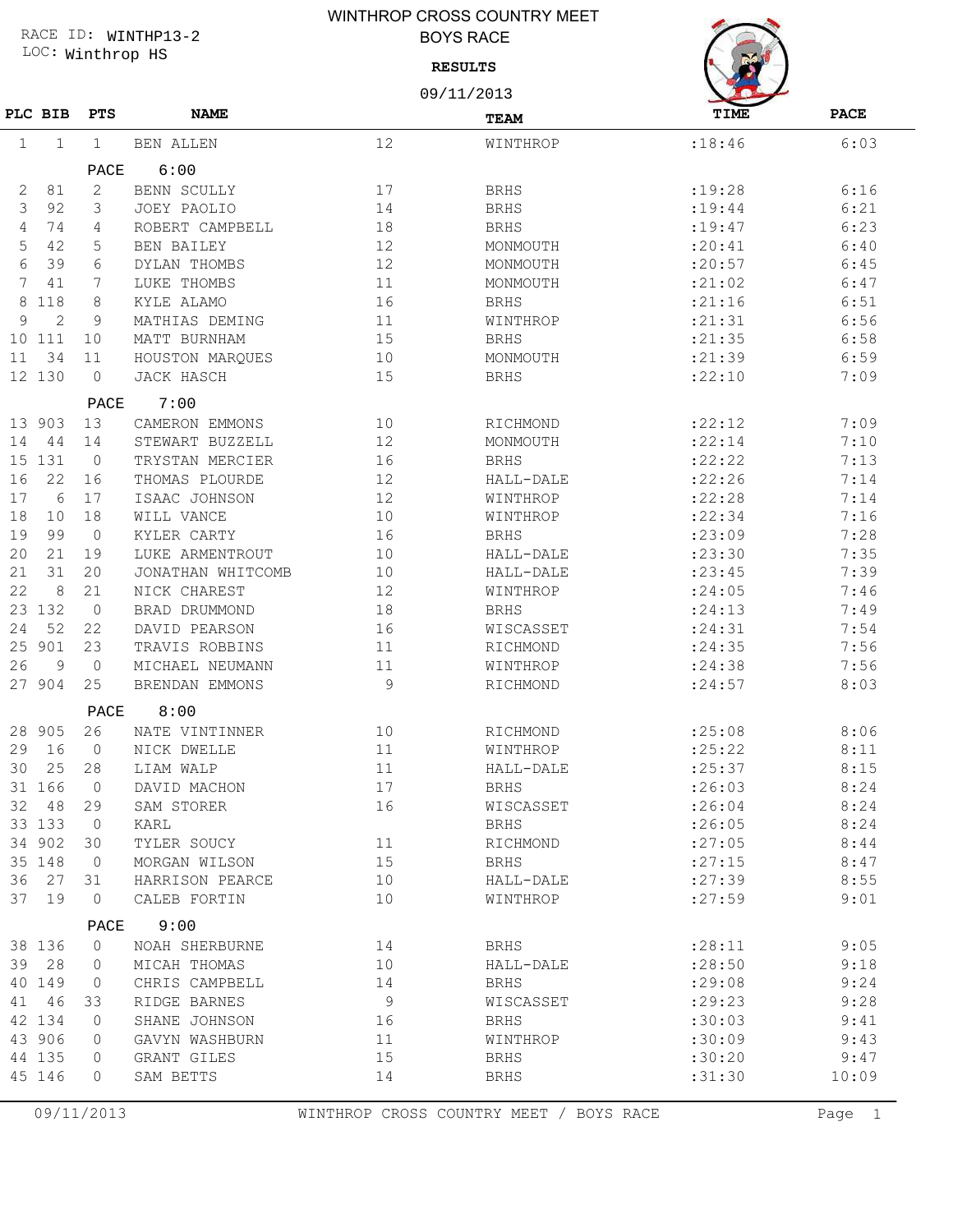## WINTHROP CROSS COUNTRY MEET BOYS RACE

LOC: Winthrop HS RACE ID: WINTHP13-2

**RESULTS**

09/11/2013

| TIME |  |
|------|--|

|          | PLC BIB | <b>PTS</b> | <b>NAME</b>         |    | <b>TEAM</b> | TIME                        | <b>PACE</b> |
|----------|---------|------------|---------------------|----|-------------|-----------------------------|-------------|
|          |         | PACE       | 10:00               |    |             |                             |             |
| 46       | 147     | $\Omega$   | HUNTER ANDREWS      | 15 | <b>BRHS</b> | :31:56                      | 10:18       |
| 47       | 45      | 34         | ANDREW WALTON       | 11 | WISCASSET   | :32:08                      | 10:22       |
| 48       | 50      | 35         | CHRISTOPHER PERKINS | 15 | WISCASSET   | :32:48                      | 10:35       |
| 49       | 32      | $\Omega$   | NATE BEAUDOIN       | 11 | MONMOUTH    | :33:34                      | 10:49       |
| 50       | 63      | $\Omega$   | NOAH JONES          | 15 | WISCASSET   | :34:31                      | 11:08       |
|          |         | PACE       | 11:00               |    |             |                             |             |
| 51       | 72      | $\Omega$   | BYRON DUNNING       | 15 | WISCASSET   | :34:40                      | 11:11       |
| $\Omega$ | 20      | $\bigcap$  | JAMES MCAULIFFE     | 12 | HALL-DALE   | $\colon$ $\colon$ 0         | $\colon 0$  |
|          |         | PACE       | $\colon 0$          |    |             |                             |             |
| $\Omega$ | 23      | $\Omega$   | POMERLEAU<br>CHRIS  | 12 | HALL-DALE   | $\colon 0$<br>$\mathbf{L}$  | $\colon 0$  |
| $\Omega$ | 24      | $\cap$     | FITZGERALD<br>RYAN  | 10 | HALL-DALE   | $\colon 0$<br>$\mathcal{I}$ | $\colon 0$  |
| $\Omega$ | 158     | $\bigcap$  | PHILIP OWEN         | 16 | <b>BRHS</b> | : 0<br>$\ddot{\phantom{a}}$ | $\colon 0$  |
|          |         | PACE       | : 0                 |    |             |                             |             |

 **55 COMPETITORS**